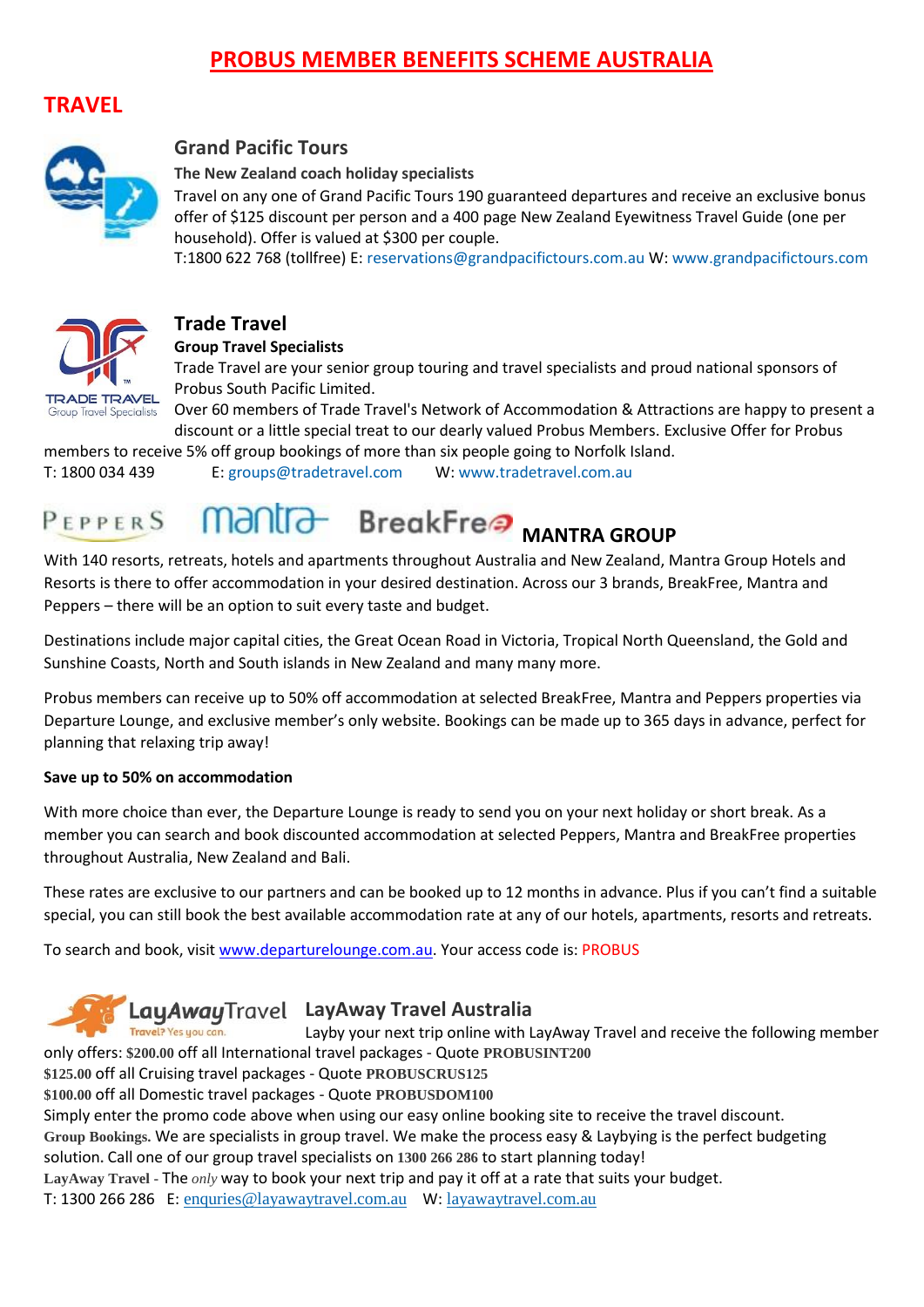

#### **Kirkhope Aviation – Outback Tours and Corporate Charter**

40 years and 10,000 flying hours later….Kirkhope Aviation remains a leader in private tour destinations around Australia.

A leader in both safety and aircraft maintenance, Kirkhope offers a range of benchmark air tours to sensational locations such as the Kimberleys, Red Centre, Lake Eyre, Flinders Ranges and all the southern islands.

Our 3-4 day Taste of the Outback tour to Lake Eyre via Birdsville, Arkaroola & Parachilna is the "la saveur de l'année". Probus members will be treated to private luxury in our range of superb aircraft (6 to 10 passengers). Our air tours include everything; return flights, ground transfers & tours, accommodation from glamping to superior, even meals with drinks! All inclusive, no extras. And you can even park for free at our hangar.

Unique club offer: 2.5% off any tour (ex GST) on Probus Club identification.

T: 1300 20 61 30 E[: info@kirkhopeaviation.com.au](mailto:info@kirkhopeaviation.com.au) W: [www.kirkhopeaviation.com.au](http://www.kirkhopeaviation.com.au/)



#### **Travman Tours**

**TRAVMAN TOURS** Travman Tours specialise in offering great value small group tours to China, India, Vietnam, Myanmar and Laos.

Probus members who book directly will save 10% on all Travman Tours or tailor made holidays. Tel: 03 8199 1116 Website: [www.travman.com.au](http://www.travman.com.au/)

## **travelticket**

#### **TravelTicket**

Travelticket was established in 2000 with the idea of creating memories for the holiday maker and providing for the business traveller. Our travel organisers are experienced

and most importantly we care. They will organise the holiday you have dreamt of or organise arrangements for that complicated business trip with ease. We make ourselves available in discussing all details of your travel arrangements. There is never anything to big or too small. We look forward to seeing our old friends and meeting new friends today. Travelticket is offering Probus members 10% off all insight, Trafalgar, Globus + Cosmos Tours, Uniworld. 7.5% off Bunnik Tours, Albatross Tours, APT and Scenic. Probus members also receive extra \$50 off Business class airfares.

T: 1300 366 390 E: [info@travelticket.com.au](mailto:info@travelticket.com.au)

W[: www.travelticket.com.au](http://www.travelticket.com.au/)



#### **Adelaide Shores**

Adelaide Shores is a tourism and recreation precinct set on 1.2kms of stunning coastline at West Beach, South Australia. Our award winning facilities include two accommodation properties - Adelaide Shores Resort and Big4 Adelaide Shores Caravan Park, with group travel being our specialty.

Group guests will be spoilt for choice with a wide range of cabin accommodation options at both the Resort and Caravan Park, where guests can enjoy the beach, pools, golf, and sports facilities on offer within the precinct. Adelaide Shores is renowned for its experience in hosting group accommodation and we also have an onsite catering team, function facilities and a large camp kitchen that is available.

Adelaide Shores is delighted to offer Probus Members 10% off your overall group reservation should you book 6 or more cabins at either the Resort or Caravan Park.

Terms and Conditions:

- group booking is 6+ cabins
- not valid in conjunction with any other offers or promotions
- subject to availability

Phone: (08) 8355 7319

Email: [groups@adelaideshores.com.au](mailto:groups@adelaideshores.com.au) Website: [www.adelaideshores.com.au](http://www.adelaideshores.com.au/)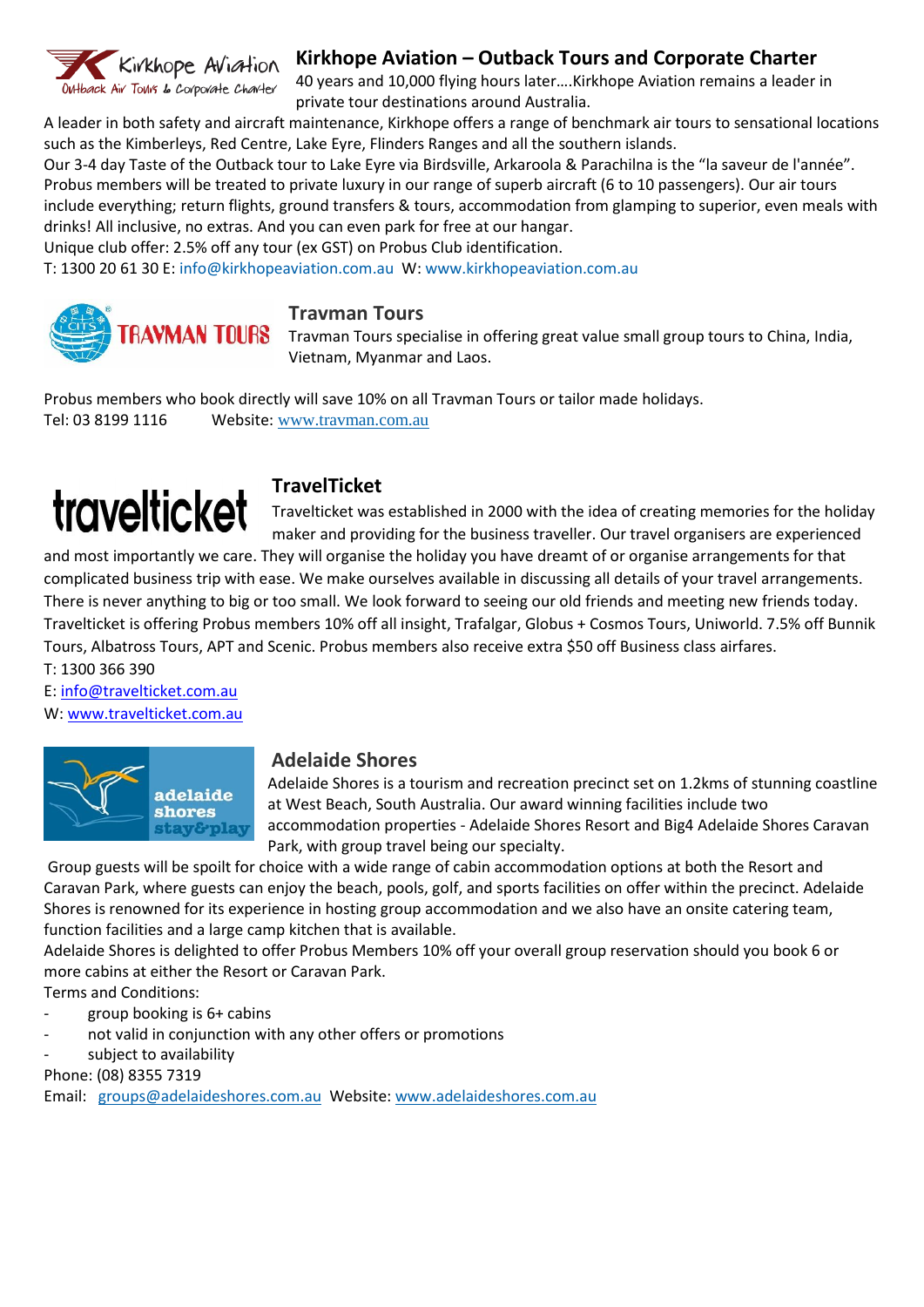

#### **Australian Holiday Centre**

We are proudly South Australian run and Australian owned company that provide good old fashioned customer service. We specialise in holidays for the over 50 market and do produce our own packages in the market place. We have many accolades from GSR, AAT Kings, Seniors Coach tours, CMV Australia, Captain Cook and Sealink as a top selling office. We have staff who are domestic and

International specialists that have years of travel knowledge and are always ready to assist you with your dream holiday.

5% Discount off holiday packages, rail and sail holidays, rail journeys and accommodation for travel domestic and international. Probus members will also receive discounts off seniors coach tours and no single supplement if you book willing to share option. Minimum spend \$2000.

Phone: +61 8 8221 5044 Website: [www.australianholidaycentre.com.au](http://www.australianholidaycentre.com.au/) Address: 75 King William Street, Adelaide SA 5000

# HOTEL GROUP

#### **Wyndham Resorts Asia Pacific**

Whether you're travelling domestic or international, for business or leisure, from worldwide tours to weekend breaks, solo or as a group, with kids or without, Wyndham Hotel Group has all of your travel needs covered. [Wyndham Hotel Group](http://www.wyndhamap.com/wps/wcm/connect/Wyndham/home/Hotel-Group/Deals-Discounts/Closed-User-Groups/wyndham-partners) is the world's largest and most diverse hotel company

encompassing approximately 7,670 hotels and 667,000 rooms in 70 countries operating under brands like Ramada, Wyndham Hotels and Resorts®, Days Inn®, TRYP by Wyndham® and Microtel Inn & Suites by Wyndham®. [Click here to](http://www.wyndhamap.com/wps/wcm/connect/97e2a585-e574-4e5d-96ad-35f8191a37ff/WHG+brochure+Feb+15.pdf?MOD=AJPERES)  [view our Hotels & Resorts brochure.](http://www.wyndhamap.com/wps/wcm/connect/97e2a585-e574-4e5d-96ad-35f8191a37ff/WHG+brochure+Feb+15.pdf?MOD=AJPERES)

Wyndham Hotel Group is offering Probus members 10% off the best available rates online. Please enter your Probus membership number in the comments field when making a booking to receive your exclusive 10% discount. As a Probus member you will also have exclusive access to a corporate partner page and can also register your email address to receive pre-sale access to one-off hotel deals and discounts throughout the year.

W: [www.wyndhamap.com/partners](http://www.wyndhamap.com/partners)



#### **Captain Cook Cruises**

**OOK** Discover Australia's most spectacular destinations. Captain Cook Cruises is Australia's favourite cruise line operating cruises on Sydney Harbour and small ship cruises on the Murray River, Great Barrier Reef and Fiji Islands. We are also part of the Sealink Travel Group incorporating, ferries,

accommodation and touring in South Australia (Kangaroo Island & Adelaide) and Far North Queensland (Magnetic Island & Townsville). **Captain Cook Cruises (Sydney Harbour)** - 20% off Adult fares on Sydney Harbour Breakfast, Lunch, High Tea, Dinner & Sightseeing Cruises excluding special event cruises and public holidays. Ph (02) 9206 11111 [www.captaincook.com.au](http://www.captaincook.com.au/) **Captain Cook Cruises (Murray River SA)** – 10% off full price Brochure fares on Murray River, 3, 4 and 7 nights Cruises departing Mannum & Adelaide South Australia. Excludes special events and public



holidays. Subject to availability. Ph 1300 729 938 [www.murrayprincess.com.au](http://www.murrayprincess.com.au/) **SeaLink Queensland (Townsville and Magnetic Island)** - 10% off full price Brochure fares for ferry fares and packages – excludes special events and public holidays – subject to availability Ph 1300 624 443 [www.sealinkqld.com.au](http://www.sealinkqld.com.au/)

**SeaLink Northern Territory** – Darwin Harbour – Twi Islands - 10% off full price Brochure fares for ferry fares and packages – excludes special events and public holidays – subject to availability Ph 1300 130 679 [www.sealinknt.com.au](http://www.sealinknt.com.au/) **SeaLink South Australia – Adelaide , & Kangaroo Island** - 10% off full price Brochure fares for ferry passenger fares, Adelaide Sightseeing, SeaLink Kangaroo Island Tours & packages and Kangaroo Island Odyssey Tours – excludes special events and public holidays – subject to availability Ph 13 13 01 [www.sealink.com.au](http://www.sealink.com.au/) W: [www.captaincookcruises.com.au](http://www.captaincook.com.au/) and [www.sealink.com.au](http://www.sealink.com.au/)

**BEYOND** discover more...

#### **Beyond Travel**

Receive up to \$500 per couple in Beyond Travel Discover More Travel Credits on 2016 Special Journeys of Russia, Eastern Europe and Croatia. These are exclusive escorted tours specifically designed to suit the Australian and New Zealand 55+ market featuring regional highlights and unique inclusions.

T: 1300 363 554 E: [info@beyondtravel.com.au](mailto:%20info@beyondtravel.com.au) W: [www.beyondtravel.com.au](http://www.beyondtravel.com.au/)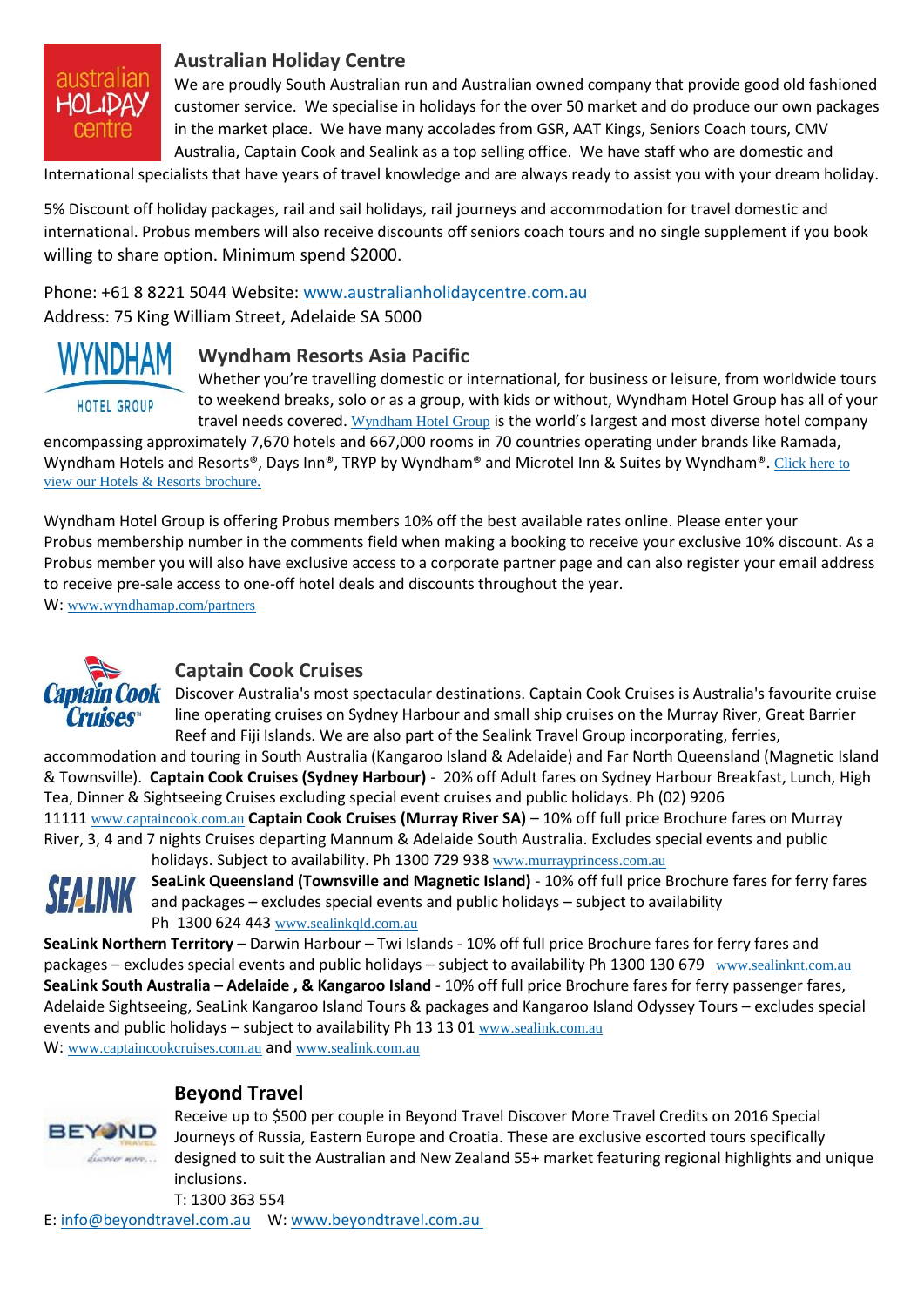

#### **Golden Chain Motels**

Golden Chain Motels is Australia's largest accomodation chain with over 250 motels, hotels, B&B's and cabin parks nationally.

We are delighted to offer Probians membership to the Gold Link Travel Club which gives a 10% discount off the rack rates at every location. Please register via our website or contact us to get your Club card and free Australian travel guide.

T: 1800 023 966 E: [email@goldenchain.com.au](mailto:email@goldenchain.com.au) W: [www.goldenchain.com.au](http://www.goldenchain.com.au/)

**Cruise Traveller**



Boutique cruise specialists. Exclusive discounts of 5-10% for Probians. T: +61 (7) 5575 8094 or 1800 507 777 (free call) E: [sales@cruisetraveller.com.au](mailto:sales@cruisetraveller.com.au) W: [www.cruisetraveller.com.au/probus-mbs](http://www.cruisetraveller.com.au/probus-mbs)



#### **Shene Tasmania**

Enjoy an exclusive walking tour of Heritage Estate, a pastoral holding since 1819, with High Tea. Small and large groups are easily catered for. It's just 15 mins from MONA and 30 mins from Hobart. Probians save 10% on tour bookings and 5% on Shene artwork and at the gift shop. T: 0408 020 007 E: [info@shene.com.au](mailto:info@shene.com.au) W: [www.shene.com.au](http://www.shene.com.au/)



#### **3801 Limited**

3801 Limited operates regular heritage train trips from Sydney to the Southern Highlands and other destinations with vintage diesel and steam locomotives and restored heritage carriages. Probus members receive a discount of 10% off all 3801 Limited tours and over 25% discount for groups of

more than 15. Probus members should make bookings over the phone and quote their Probus membership card number when booking to receive the discount.

T: 1300 653 801 W: [www.3801limited.com.au](http://www.3801limited.com.au/) E: [trains@3801limited.com.au](mailto:trains@3801limited.com.au)



## **Ultimate Cruising**

Our experienced international cruise consultants are ready to meet your holiday needs. Probus members who book directly with us are each offered a \$100 gift card. T: 1300 485 846 W: [www.ultimatecruising.com.au](http://www.ultimatecruising.com.au/)



#### **Uplift tours and Travel**

Uplift Tours and Travel are fully accredited group travel specialists, offering specialist escorted tours and arrange travel arrangements for private groups.

Save \$50 per person on the following Uplift escorted Over 50s tours:

\* Cook Islands Over 50s Tours (public departures throughout the year)

\* Cook Islands Bowls Carnival Tour (annual tour)

\* Special Event/Festival Tours as arranged by Uplift (public departures)

Uplift also offers individual Volunteer Holidays – Save \$50 per person on these inspiring travel experiences! Conditions: Bookings must be made directly with Uplift and your Membership Benefit Discount cannot be used in conjunction with any other offer. You will need to complete required travel booking forms. Your membership card number will need to be recorded on these documents.

T: 07 3283 1966

E: [groups@uplifttours.com](mailto:groups@uplifttours.com) W: [www.uplifttoursandtravel.com/](http://www.uplifttoursandtravel.com/)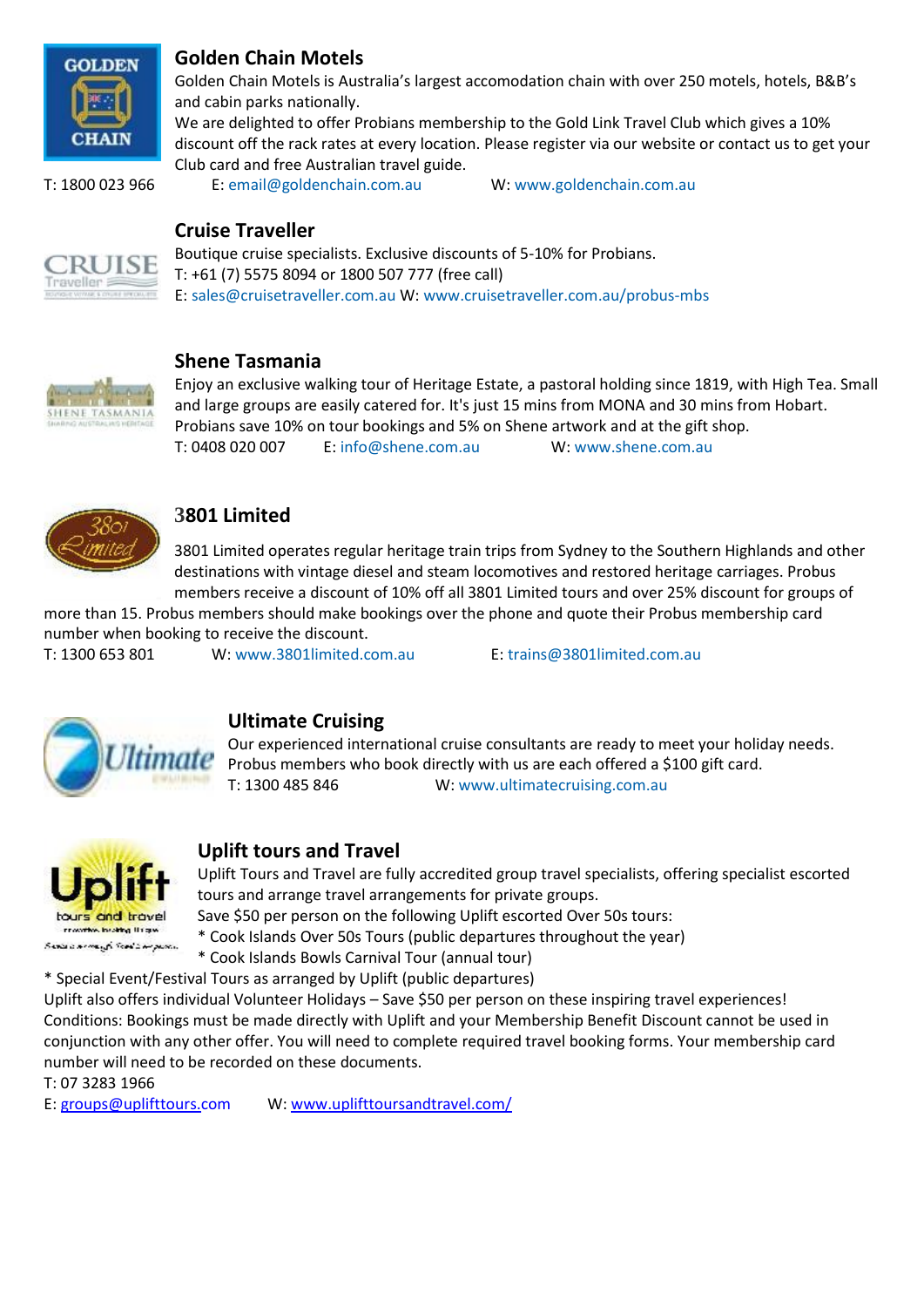

#### **Aurora Expeditions**

At Aurora Expeditions our pioneering spirit burns just as brightly as it did on our very first at Au Antonia Expeditions our ploneering spirit burns just as brightly as it did on our very inst<br>and the European Arctic, to Australia's very own expeditions Kimberley Coast. Aurora Expeditions are pleased to offer Probus members: ONE FREE NIGHT ACCOMMODATION

Book on any Aurora Expeditions' voyages and receive one free night accommodation before or after your trip. Terms and conditions: The Probus member benefit is valid across all Aurora Expeditions departures, except inaugural expeditions. One free night accommodation is valid per booking only. Not valid in conjunction with any other offer. Probus member card or number must be stated when booking. Free night must be taken directly before or after expedition in starting or ending city. Other terms and conditions may apply. Please contact Aurora Expeditions for full details. T: 02 9252 1033 E: [info@auroraexpeditions.com.au](mailto:info@auroraexpeditions.com.au) W: [www.auroraexpeditions.com.au](http://www.auroraexpeditions.com.au/)



#### **Holidays of Australia**

Holidays of Australia specialises in cruise and rail journeys in Australia and around the world. Probus members who book directly receive an exclusive 5% discount. Conditions apply- minimum booking value of \$2500 per person.

Tel: 1300 854 897 Address: 18 Grote Street, Adelaide SA 5000 Website: [www.holidaysofaustralia.com.au](http://www.holidaysofaustralia.com.au/) 



#### **Murray River Paddlesteamers**

Murray River Paddlesteamers offer daily cruises on steam fired paddlesteamers from the historic port of Echuca. We would like to offer exclusive group discounts to Probus groups of 20 or more people visiting Echuca.

\$17.50 per person - Cruise only (27% discount off rpp)

\$23.00 per person - Cruise, scones, jam, creame tea/coffee

\$30.00 per person - Cruise, devonshire tea, entry to Historic Discovery Centre

5% discount off 1, 2 or 3 overnight cruises available for individual travellers. Must present Probus member number at the time of booking to receive the above discounts.

Tel: +613 5482 5244 Website: [www.murrayriverpaddlesteamers.com.au](http://www.murrayriverpaddlesteamers.com.au/) Address: 57 Murray Esplanade, Echuca VIC 3564



#### **Telford's Bus & Coach**

Telford's Bus & Coach will plan and organise your trip from start to finish, travelling in our 5 star coach visiting the:

- picturesque sights of Sydney
- beautiful coast of NSW

- luscious countryside of NSW

- extended tours

Our exclusive offer to Probus members is a 10% discount off the total amount of your trip. Tel: +61 2 9567 3659 Email: [info@telfordtours.com.au](mailto:info@telfordtours.com.au) Website: [www.telfordtours.com.au](http://www.telfordtours.com.au/)



#### **Cruise Express**

Cruise Express is a multi-award winning agency with an enviable reputation for specialising in cruise travel and escorted voyages. Cruise express can book any ocean or river cruise, anywhere in the world.

Make any new booking with Cruise express to receive a National geographic travel coffee table book (valued at up to \$49.95) plus receive a \$50 Future Cruise gift card.

Website: [www.cruiseexpress.com.au](http://www.cruiseexpress.com.au/) Tel: +612 9810 5377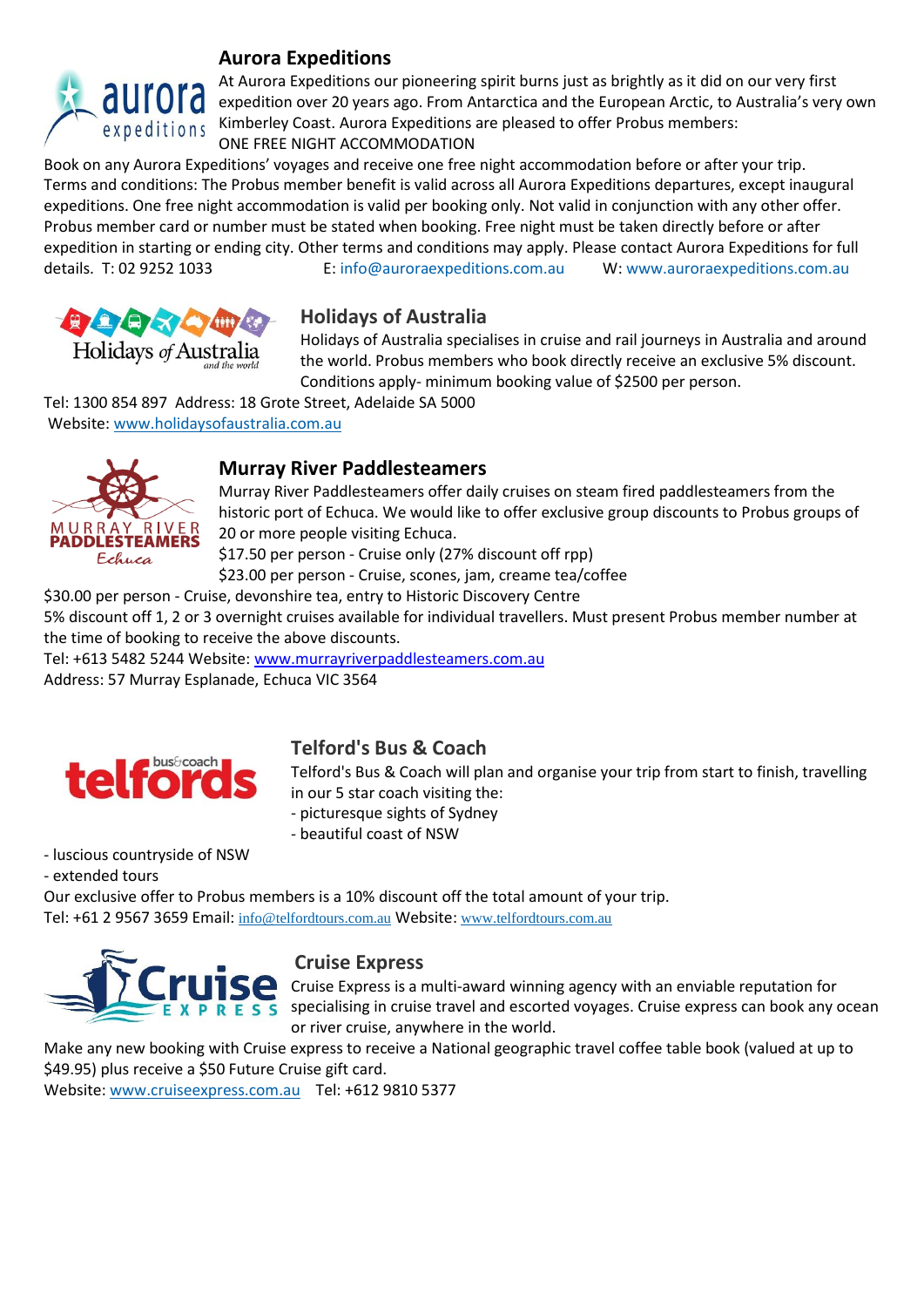## **HEALTH**



#### **[Australian NaturalCare](http://www.ausnaturalcare.com.au/)**

For more than 20 years, Australian NaturalCare has delivered top quality vitamins and supplements direct to health-conscious Australians. Our products are developed and made in Australia, using only the highest quality ingredients, to the exacting standards of the Therapeutic Goods Administration.

Get up to 50% off Australian NaturalCare's vitamin range, a \$10 voucher to spend on your first order, and free delivery on orders over \$99. T: 1300 365 020 Please click on the Shop

Online <http://www.ausnaturalcare.com.au/promotions/probus> to claim your Australian NaturalCare special offer.



## **Alpha Hearing**

Alpha Hearing is an independent and locally owned business. Unlike most of the competition, we are not owned by a hearing aid manufacturer which means we can talk openly about the benefits and

limitations of all hearing aid devices. It also gives us the freedom to choose the best hearing aids for you, irrespective of manufacturer or brand. Probus members receive 20% discount for hearing assessments; and 10% discount for hearing aid devices W: [alphahearing.com.au](http://alphahearing.com.au/)

## **LIFESTYLE AND ENTERTAINMENT**

FERGUSSON Winery & Restaurant

#### **Fergusson Winery and Restaurant**

Located in the beautiful Yarra Valley, about an hour's drive from Melbourne and home to some of the oldest vines in the valley, planted in 1968. This family vineyard features a Cellar Door where you can purchase some of our award winning wines,

Restaurant, Barrel Room, Australiana Shop, Bed and Breakfast Studios, Conference facilities and Weddings with its own chapel.

Picturesque scenery and home to the signature dish "prime aged charolais beef cooked over the turning spit", Fergusson Winery and Restaurant - Real Food, Real People"

Probus Members will receive a 20% discount in restaurant, excluding public holidays and a 20% discount in cellar door, off regular retail price.

Probus Member No. must be quoted at time of booking or produced in cellar door.

T: (03) 5965 2237 Email: [info@fergussonwinery.com.au](mailto:info@fergussonwinery.com.au) Website: [www.fergussonwinery.com.au](http://www.fergussonwinery.com.au/)



#### **The Ambassador Card**

The Ambassador Card membership gives members guaranteed and unlimited savings at over 1,650 restaurants, hotels, cinemas and attractions in your home state and whenever you travel.

If you enjoy dining out in some of Australia's favourite restaurants, travelling to some of the most popular tourist destinations, exploring museums and

galleries or simply a quiet night at the cinema then you will benefit from a membership. Imagine how much you can save!

A membership is a great gift that will have your recipient thanking you every time they dine out. Why not consider The Ambassador Card membership as a gift for Christmas, birthdays or even Mother's Day and Father's Day. Probus Members receive an exclusive offer to purchase the Ambassador Card for \$20 plus gst, normally priced \$199 inclusive of gst. Probus members will need to order the Ambassador Card over the phone and provide their Probus member number to receive this discount.

Tel: 1300 724 477 Website: <http://www.ambassadorcard.com.au/>



#### **Pets Palace**

Pets Palace is one of Australia's leading retailers of Pet Products and accessories. There is a huge range of great products. Probus members enjoy 10% off all products listed by quoting the

unique code "Probus10" at check out. Visit the website for more details. [www.petspalace.com.au](http://www.petspalace.com.au/)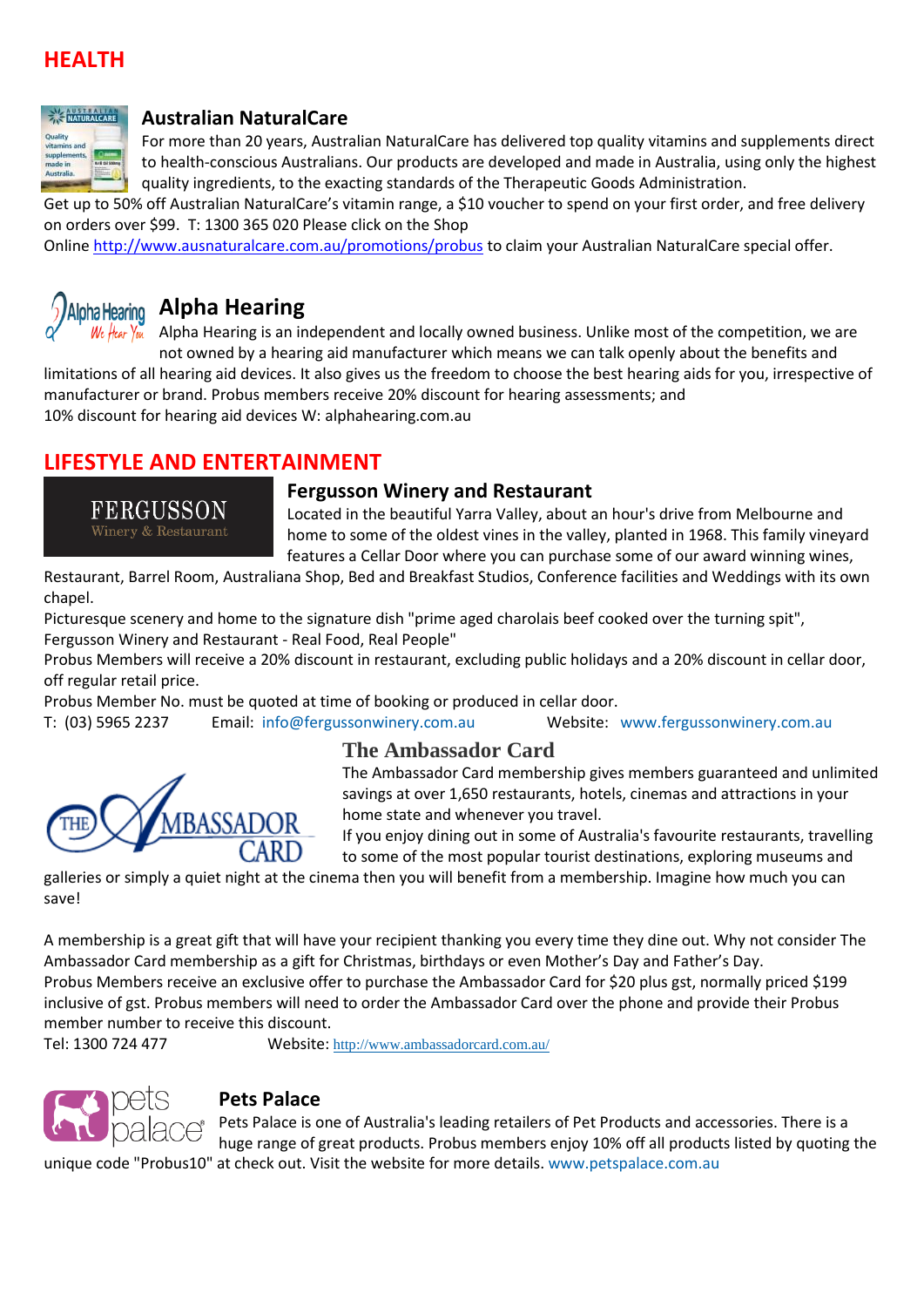#### **Booktopia**

Booktopia is a 100% Australian owned online only retail store selling books. Probians are offered an additional 10% discount off our already discounted books. T: 1300 187 187

W: [www.booktopia.com.au/probus](http://www.booktopia.com.au/probus)

## $C$   $O$   $R$   $N$   $\,$  Acorn Stairlifts

A I R L I F T S Acorn Stairlifts manufacture and install home stairlifts for straight and curved staircases. Probus members can claim 20% off our price list for all purchases. A home assessment is

required. Your Probus membership are number will be recorded on our order form and lodged in our customer database. T: 02 9485 8500W: [acornstairlifts.com.au](http://www.acornstairlifts.com.au/)

#### **Bits of Australia**



**book**topia

Bits of Australia offers beautiful gifts and souvenirs that are created in Australia.The products are sourced all over the country, everything is made here and an exciting range of handcrafts, boutique souvenirs and unique gift ideas are on offer. Probus members are entitled to 10% of all products. Enter the discount code MBS10 to receive your discount, T: 03 8680 2320E: [support@bitsof.com.au](mailto:support@bitsof.com.au) W: [bitsofaustralia.com.au](http://www.bitsofaustralia.com.au/)



#### **Crown Coaching**

As individuals we are living longer. Your retirement may stretch 20, 25 or 30 years. This may be longer than what you first thought. Achieving a meaningful retirement requires both lifestyle and financial planning to ensure it is satisfying, stimulating and allows you to do the things that you love most. Retirement Coaching will help you ease the transition towards a meaningful

retirement. W: [www.crowncoaching.com.au](http://www.crowncoaching.com.au/) T: 0412 940 902



#### **Symbio Wildlife Park**

Symbio provides an upclose and personal experience with all your Australian native and exotic favourites just 40 minutes south of the Sydney CBD on the Grand Pacific Drive. Probus members receive 20% off at the time of booking. Tel: +61 2 4294 1244 Email: kevin@symbiozoo.com.au Website: [www.symbiozoo.com.au](http://www.symbiozoo.com.au/)



## **The Burning Log**

Comedy Theatre Restaurant - Located at two venues in NSW (Windsor and Bankstown), The Burning Log provide entertainment shows (live) with a 2 course meal.

An exclusive offer of \$5.00 discount off admission price day or night for each Probus Member at all shows quoting Probus membership number at the time of booking. Burning Log Head Office Tel: 1300 843 564

Website: [www.theburninglog.com.au](http://www.theburninglog.com.au/)

## **FINANCE**



#### **Make it Cheaper**

Make It Cheaper offer a free comparison on Australian leading Electricity and Gas retailers to ensure their customers are on competitive prices. Since 2009, 265,000 Australians have saved time and money using

their fast and simple service.

Probus members have access to a free analysis on your energy account - Find a new deal today - Save upto 35% + a \$20 online giftcard when you take up a new deal through Make it Cheaper.

Exclusive Probus Deal - Take up a cheaper energy deal through us and receive a \$20 online giftcard T: 02 8880 5522

#### E: [probus@makeitcheaper.com.au](mailto:probus@makeitcheaper.com.au)

W: [www.makeitcheaper.com.au/landing/probus](http://www.makeitcheaper.com.au/landing/probus)